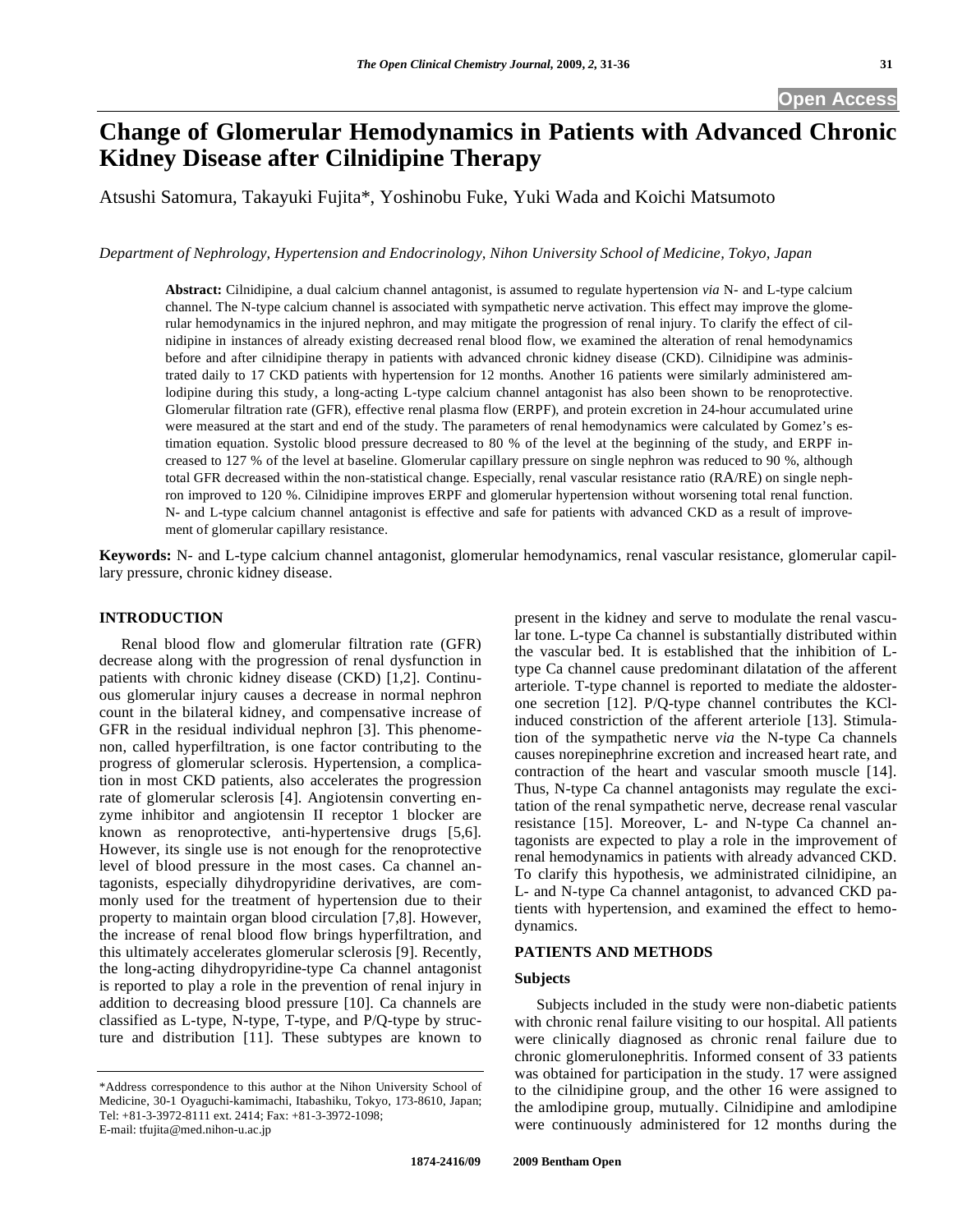**Table 1. Background of Advanced CKD Patients with Cilnidipine or Amlodipine Therapy** 

|                                    |                | <b>Cilnidipine Group</b> | <b>Amlodipine Group</b> |
|------------------------------------|----------------|--------------------------|-------------------------|
| n                                  |                | 17                       | 16                      |
| Age                                | (yo)           | $66 \pm 6$               | $60 \pm 17$             |
| <b>Sex</b>                         | (M/F)          | 9/8                      | 7/9                     |
| Heart rate (HR)                    | $(\text{min})$ | $85 \pm 14$              | $86 \pm 12$             |
| Systolic blood pressure (SBP)      | (mmHg)         | $165 \pm 12$             | $155 \pm 7$             |
| Diastolic blood pressure (DBP)     | (mmHg)         | $93 \pm 10$              | $88 \pm 9$              |
| Total protein (TP)                 | (g/dL)         | $7.1 \pm 0.8$            | $6.9 \pm 0.9$           |
| Hemoglobin (Hb)                    | (g/dL)         | $11.6 \pm 1.5$           | $10.6 \pm 1.9$          |
| 24-hour urinary protein (24UP)     | (g/day)        | $1.7 \pm 2.5$            | $1.5 \pm 2.2$           |
| 24-hour creatinine clearance (GFR) | (mL/min)       | $27 \pm 11$              | $31 \pm 17$             |
| 24-hour urine volume (24UV)        | (L/day)        | $1.8 \pm 0.4$            | $1.8 \pm 0.6$           |
| Effective renal plasma flow (ERPF) | (mL/min)       | $105 \pm 35$             | $140 \pm 54$            |

Values express mean  $\pm$  SD, There are no significant differences in each parameters.

study. The background of cilnidipine group and amlodipine group were as following, respectively: mean age  $66 \pm 6$  years and  $60 \pm 17$  years; sex (male / female) 9:8 and 7:9; systolic blood pressure (SBP) express  $165 \pm 12$  mmHg and  $155 \pm 7$ mmHg, respectively; diastolic blood pressure (DBP) express 93  $\pm$  10 mmHg and 88  $\pm$  9 mmHg, respectively; heart rate (HR) express  $85 \pm 14$  /min and  $86 \pm 12$  /min, respectively; glomerular filtration rate (GFR) express  $27 \pm 11$  mL /min and  $31 \pm 17$  mL /min, respectively; 24-hour accumulated urine protein excretion (24UP) express  $1.7 \pm 2.5$  g /day and  $1.5 \pm 2.2$  g/day, respectively. There were no significant differences between either group (Table **1**).

#### **Study Protocol**

 Patients were confirmed on several occasions as having systolic blood pressure above 150 mmHg, or diastolic blood pressure remaining over 90 mmHg, and then given a 12 month treatment regimen of 10mg/day of cilnidipine or 5mg/day of amlodipine mutually according to the entry. Blood pressure was measured three times on every hospital visit by the digital oscillometric blood pressure monitor (Omuron HEM-907, Mie), and expressed as  $M \pm SD$ . GFR was estimated by 24-hour creatinine clearance (24CCr), and effective renal plasma flow (ERPF) was calculated by Tc-99m-mercaptoacetyltriglycine (MAG3) scintigram [16] at the start and end of the study. 24UP and 24-hour accumulated urine volume (24UV) were measured simultaneously. Parameters of renal hemodynamics were calculated by Gomez's estimation equation [17]. We assumed here that KF stayed within normal and stable ranges. There were few errors in KF due to comparison between the same patients or between subjects with similarly decreased renal function within a short period. Student's t-test was used for statistical analysis between pre- and post-treatment or between two therapy groups. The study was approved by the institutional ethical committee. Authors drew attention to the Code of Ethics of the World Medical Association (Declaration of Helsinki, 1964).

#### **Estimation of Glomerular Hemodynamics**

 Parameters of renal hemodynamics were calculated by Gomez's estimation equation as the following:

| FF                     | $=$               | <b>GFR / ERPF</b>                                     |  |  |  |
|------------------------|-------------------|-------------------------------------------------------|--|--|--|
| CM.                    | $=$               | $(TP/FF)$ x $log_e {1/(1-FF)}$                        |  |  |  |
| $\Pi$ GC               | $=$               | $5 x (CM - 2)$                                        |  |  |  |
| <b>PGC</b>             | $=$               | $\Pi$ GC + PT + $\Delta$ PF                           |  |  |  |
| $\Delta$ PF $\;$       | $=$               | GFR/KF                                                |  |  |  |
| <b>RBF</b>             | $\equiv$          | RPF x $\{1/(1-Hct)\}$                                 |  |  |  |
| RA                     | $=$               | $1.328$ x (MBP- PGC) / RBF                            |  |  |  |
| RE                     | $=$               | 1.328 x GFR / KF x (RBF-GFR)                          |  |  |  |
|                        |                   | Abbreviations here are Used to Express                |  |  |  |
| FF                     | $=$               | filtration fraction                                   |  |  |  |
| CM -                   | $=$               | intraglomerular capillary protein concentration       |  |  |  |
| TP                     | $=$               | plasma total protein concentration                    |  |  |  |
| $\Pi$ GC               | $=$               | intraglomerular capillary osmotic pressure            |  |  |  |
| <b>PGC</b>             | $=$               | intraglomerular capillary blood pressure              |  |  |  |
| <b>PT</b>              | $=$               | capillary hydraulic pressure (10 mmHg)                |  |  |  |
| $\Delta \mathrm{PF}^-$ | $=$               | effective filtration pressure                         |  |  |  |
| KF                     | $=$               | ultrafiltration coefficient (0.812)<br>(mL/sec)/mmHg) |  |  |  |
| <b>RBF</b>             | $\qquad \qquad =$ | renal blood flow, Hct: hematocrit                     |  |  |  |
| RA                     | $=$               | afferent arteriole resistance                         |  |  |  |
| <b>RE</b>              | $=$               | efferent arteriole resistance                         |  |  |  |
| <b>MBP</b>             | $=$               | mean blood pressure                                   |  |  |  |
|                        |                   | We assumed here that KF stayed within normal and sta- |  |  |  |

ble ranges. There were few errors in KF due to comparison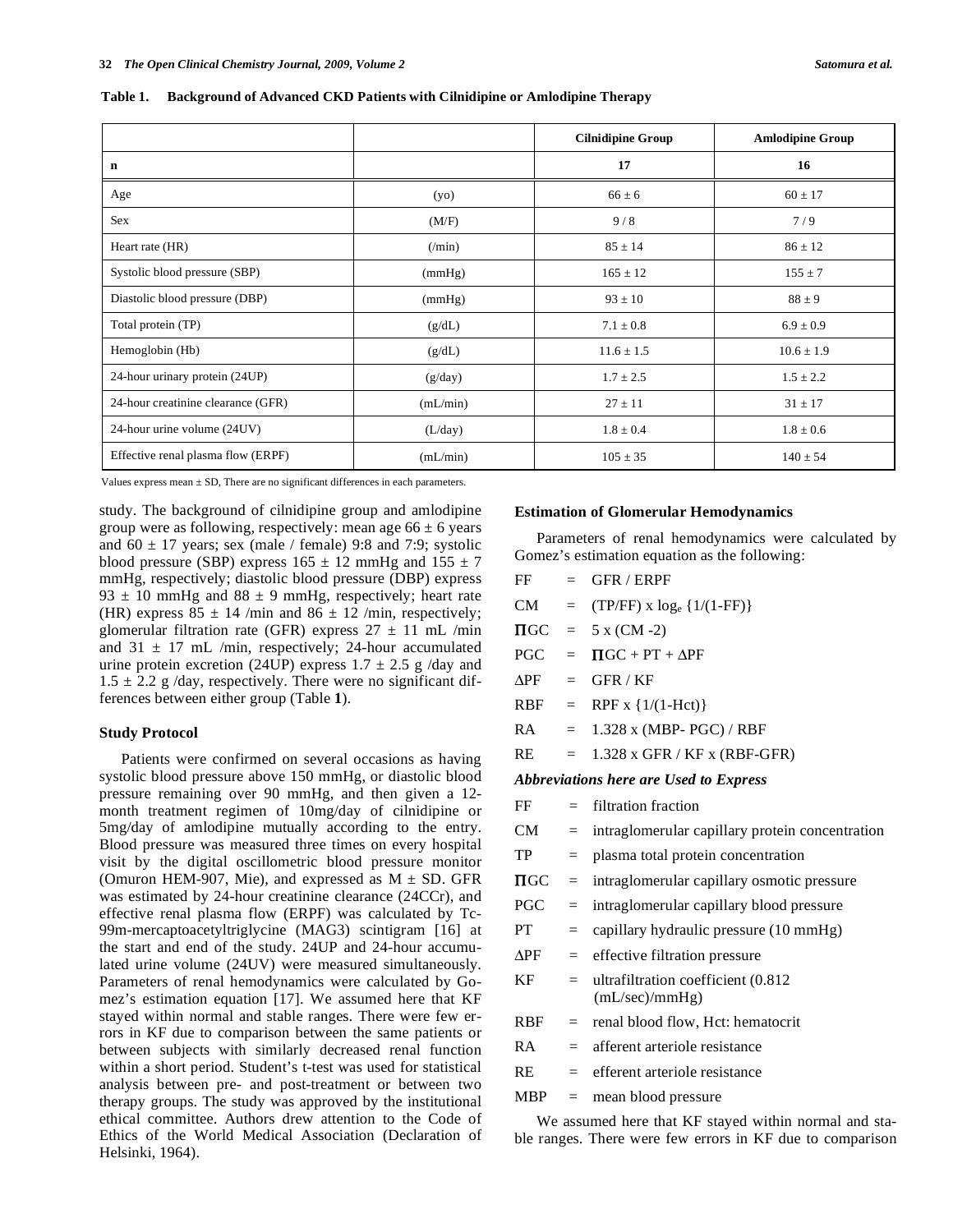between the same patients or between subjects with similarly decreased renal function within a short period.

#### **RESULTS**

# **Alterations in Clinical Data and Total Renal Function After Medication**

 HR significantly decreased in the cilnidipine group, on average from  $85 \pm 14$  /min to  $79 \pm 15$  /min. SBP also significantly decreased from  $165 \pm 12$  mmHg to  $132 \pm 17$  mmHg, and DBP decreased significantly from  $93 \pm 10$  mmHg to 84  $\pm$  10 mmHg. GFR express significant decrease from 27 $\pm$  11 mL/min to  $22 \pm 10$  mL/min. However, the other parameters changed within non-significant range. For example, ERPF increased from  $105 \pm 35$  mL/min to  $124 \pm 34$  mL/min, and 24UP decreased from  $1.7 \pm 2.5$  g /day to  $1.0 \pm 1.1$  g /day. It is a point to take attention that the non-increase of GFR in spite of ERPF increasing. This indicates that cilnidipine could improve glomerular hyperfiltration. Following the same group average comparison expressed as percentage of pretreatment measurement in the amlodipine group, statistical significance was recognized only in SBP decreasing from  $155 \pm 7$  mmHg to  $136 \pm 8$  mmHg. The other parameters stayed within non-significant range. 24UP non-significantly increased from  $1.5 \pm 2.2$  g /day to  $2.1 \pm 3.3$  g /day, and GFR and ERPF stayed in the previous level. The percentage of pretreatment measurement of 24UP decreased in cilnidipine group, but increased in the amlodipine group (Table **2**).

# **Comparison of Alteration Rate in Clinical Data and Renal Function Between Cilnidipine and Amlodipine Therapy**

 Alteration rate in HR, SBP, GFR, ERPF, and 24UP was measured over 12 months, and was compared between cilnidipine and amlodipine groups. HR was reduced  $7.4 \pm 8.1\%$ by cilnidipine, and  $5.8 \pm 10.5\%$  by amlodipine. SBP showed a  $20.0 \pm 7.6$  % reduction with cilnidipine, and  $12.3 \pm 5.2$ %

with amlodipine. GFR levels decreased by  $19.6 \pm 13.6\%$ with cilnidipine and showed a  $6.3 \pm 16.6\%$  increase by amlodipine. ERPF increased  $27.0 \pm 51.7\%$  with cilnidipine and  $0.8 \pm 30.0\%$  for amlodipine. 24UP decreased  $6.4 \pm 53.3\%$  in the cilnidipine group while increasing  $92.0 \pm 192.1\%$  in the amlodipine group. A similar level of desirable efficacy was recognized in the tested two calcium channel antagonists. Cilnidipine rather expressed a stronger drug effect on ERPF and 24UP (ERPF: 127% vs. 101%, 24UP: 94% vs. 192%) (Fig. **1**).

# **Alterations in Glomerular Hemodynamics After Medication**

 Glomerular hemodynamic parameters in a single nephron were calculated by Gomez's estimation equation. The obtained data were compared between prior to administration and after 12 months' cilnidipine treatment, and alteration rate of the above markers with cilnidipine treatment was compared to amlodipine. For cilnidipine, GFR decreased from 26.2 mL/min to 21.5 mL/min; ERPF increased from 104.9 mL/min to 123.7 mL/min, and FF decreased from 0.25 to 0.18.  $\Pi$ GC decreased from 46.1 mmHg to 41.5 mmHg, in other words, the improvement of hyperfiltration. RA/RE also improved from 12.9 to 15.5. With amlodipine, on the other hand, GFR showed slight reduction from 31.4 mL/min to 31.3 mL/min, ERPF changed from 140.2 mL/min to 141.1 mL/min, FF from 0.22 to 0.21,  $\Pi$ GC from 45.1 mmHg to 43.9 mmHg, and RA/RE from 10.5 to 10.8. There were no remarkable changes by amlodipine treatment in all parameters. These findings indicated that cilnidipine improved glomerular capillary hypertension and glomerular afferent/efferent arteriole resistance ratio more notably than amlodipine (Table **3**).

## **DISCUSSION**

 The authors propose that L-type and N-type calcium channel antagonist cilnidipine may improve glomerular

| Table 2. Change of Clinical Parameters in Advanced CKD Patients with Cilnidipine or Amlodipine Therapy |  |
|--------------------------------------------------------------------------------------------------------|--|
|                                                                                                        |  |

|             |                | <b>Cilnidipine Group</b> |               | <b>Amlodipine Group</b> |               |
|-------------|----------------|--------------------------|---------------|-------------------------|---------------|
|             |                | <b>Before</b>            | After         | <b>Before</b>           | After         |
| $\mathbf n$ |                | 17                       | 17            | 16                      | 16            |
| HR          | $(\text{min})$ | $85 \pm 14$              | $79 \pm 15*$  | $86 \pm 12$             | $80 \pm 7$    |
| SBP         | (mmHg)         | $165 \pm 12$             | $132 \pm 17*$ | $155 \pm 7$             | $136 \pm 8*$  |
| DBP         | (mmHg)         | $93 \pm 10$              | $84 \pm 10*$  | $88 \pm 9$              | $81 \pm 11$   |
| 24UP        | (g/day)        | $1.7 \pm 2.5$            | $1.0 \pm 1.1$ | $1.5 \pm 2.2$           | $2.1 \pm 3.3$ |
| GFR         | (mL/min)       | $27 \pm 11$              | $22 \pm 10^*$ | $31 \pm 17$             | $31 \pm 22$   |
| 24UV        | (L/day)        | $1.8 \pm 0.4$            | $1.8 \pm 0.5$ | $1.8 \pm 0.6$           | $1.7 \pm 0.6$ |
| ERPF        | (mL/min)       | $105 \pm 35$             | $124 \pm 34$  | $140 \pm 54$            | $141 \pm 61$  |
| 24UNa       | (mEq/day)      | $186 \pm 51$             | $172 \pm 54$  | $131 \pm 45$            | $131 \pm 45$  |
| 24UK        | (mEq/day)      | $46 \pm 26$              | $32 \pm 21$   | $63 \pm 44$             | $66 \pm 30$   |

Before: value prior to treatment, After: value after treatment, Values express mean±SD, HR: heart rate, SBP: systolic blood pressure, DBP: diastolic blood pressure, 24UP: 24-hour urine protein excretion, GFR: glomerular filtration rate estimated from 24-hour creatinine clearance, ERBF: effective renal blood flow estimated from MAG3 scintigram, 24UNa: 24 hour urinary sodium excretion, 24UK: 24-hour urinary potassium excretion, \*: statistically significant vs Before treatment.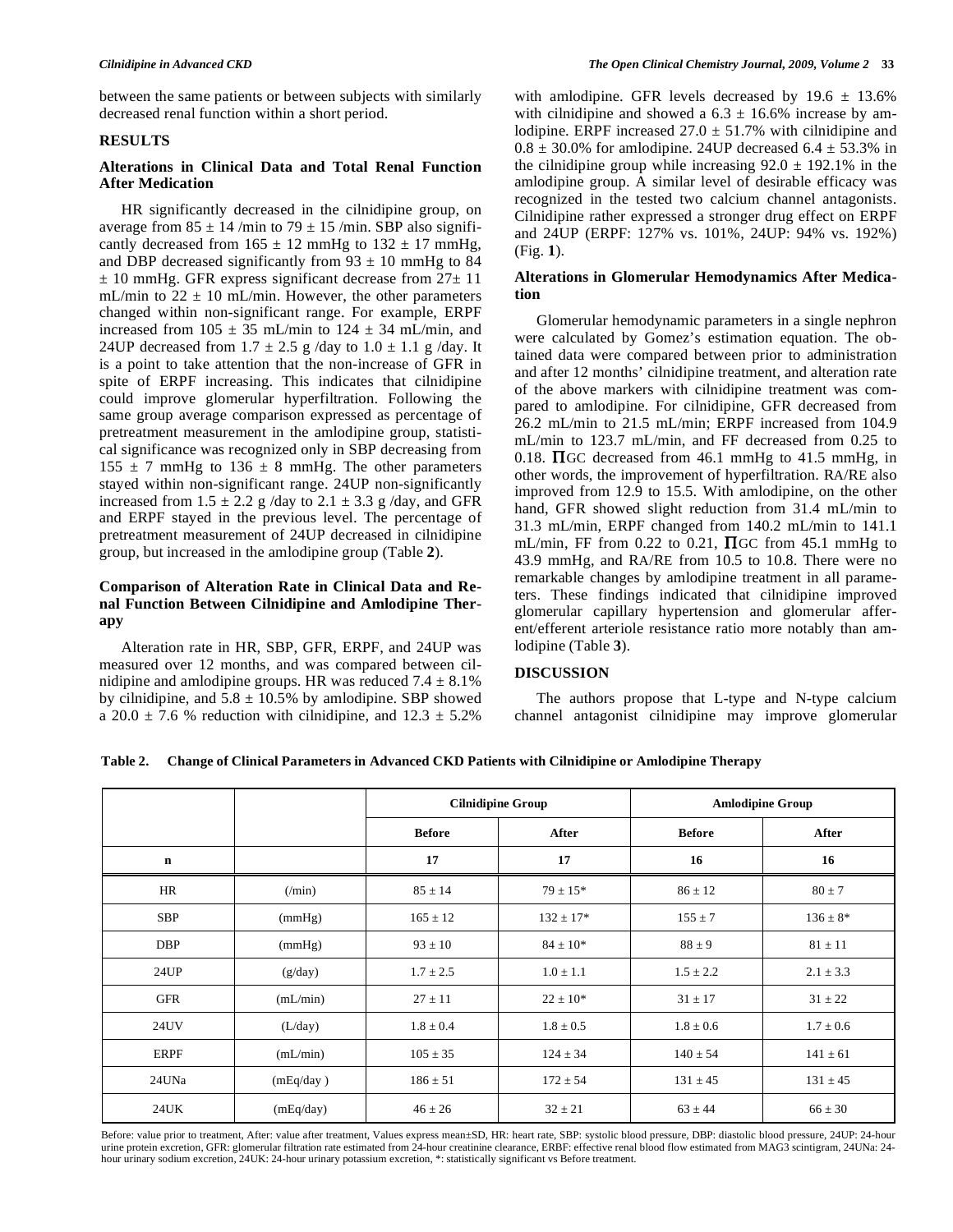

**Fig. (1).** Comparison of alteration rate in clinical data and renal function between cilnidipine and amlodipine therapy. Alteration rate in HR, SBP, GFR, ERPF, and 24UP was measured, and was compared in each group. A similar level of desirable efficacy was recognized in the tested two calcium channel antagonists. Cilnidipine rather expressed a stronger drug effect on ERPF and 24UP.

|             |                            | <b>Cilnidipine Group</b> |                   | <b>Amlodipine Group</b> |                   |
|-------------|----------------------------|--------------------------|-------------------|-------------------------|-------------------|
|             |                            | <b>Before</b>            | After             | <b>Before</b>           | After             |
| $\mathbf n$ |                            | 17                       | 17                | 16                      | 16                |
| GFR         | (mL/min)                   | $27 \pm 11$              | $22 \pm 10$       | $31 \pm 17$             | $31 \pm 22$       |
| <b>ERPF</b> | (mL/min)                   | $105 \pm 35$             | $124 \pm 34$      | $140 \pm 54$            | $141 \pm 61$      |
| FF          |                            | $0.25 \pm 0.06$          | $0.18 \pm 0.09$   | $0.22 \pm 0.05$         | $0.21 \pm 0.06$   |
| <b>RBF</b>  | (mL/min)                   | $162 \pm 58$             | $187 \pm 51$      | $211 \pm 98$            | $210 \pm 107$     |
| <b>CM</b>   | (mmHg)                     | $8.13 \pm 0.81$          | $7.43 \pm 0.99$   | $7.72 \pm 0.89$         | $7.49 \pm 1.23$   |
| PGC         | (mmHg)                     | $30.67 \pm 4.05$         | $27.13 \pm 4.94$  | $28.61 \pm 4.46$        | $27.47 \pm 6.15$  |
| $\Pi$ GC    | (mmHg)                     | $46.1 \pm 4.5$           | $41.5 \pm 6.0$    | $45.1 \pm 5.1$          | $43.9 \pm 8.4$    |
| RA          | $(dyn \cdot s \cdot cm-7)$ | $39392 \pm 16380$        | $27419 \pm 13265$ | $28541 \pm 11744$       | $28547 \pm 20284$ |
| RE          | $(dyn \cdot s \cdot cm-7)$ | $3233 \pm 822$           | $2244 \pm 1.56$   | $2890 \pm 814$          | $2800 \pm 866$    |
| RA/RE       |                            | $12.9 \pm 6.5$           | $15.5 \pm 9.8$    | $10.5 \pm 5.0$          | $10.8 \pm 6.4$    |

**Table 3. Change of Renal Hemodynamics in Advanced CKD Patients with Cilnidipine or Amlodipine Therapy** 

Before: value prior to administration, After: value after treatment, Values express mean  $\pm$  SD.

GFR: glomerular filtration rate, ERPF: effective renal plasma flow, FF: filtration fraction, RBF: renal blood flow, CM: intraglomerular capillary protein concentration, PGC: intraglomerular capillary osmotic pressure,  $\Pi$ GC: intraglomerular capillary blood pressure, RA: afferent arteriole resistance, RE: efferent arteriole resistance.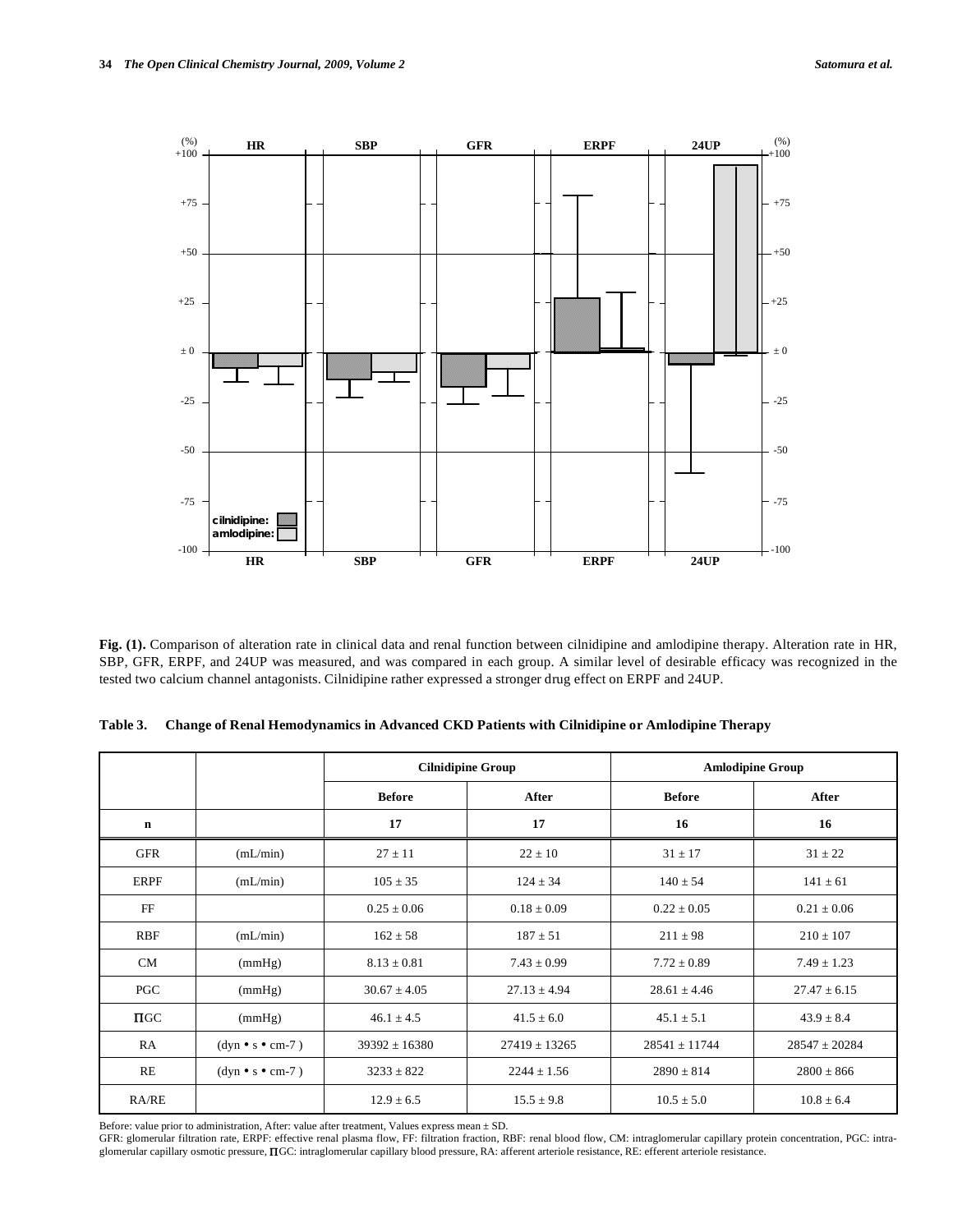hypertension and the decrease of renal blood flow. Furthermore, it is concluded that cilnidipine has a similar level of desirable efficacy as well as amlodipine, a known renoprotective L-type calcium channel blocker, in patients with advanced CKD. L-type calcium channel antagonists block the calcium channel of vascular smooth muscle cells and heart muscle cells, resulting in a decrease in systemic blood pressure. However, as shown in the first generation calcium channel antagonist, this induces reactive sympathetic nerve reflex and dilates the glomerular afferent arteriole, resulting in an increase of renal blood flow and glomerular filtration rate [7,8]. Because glomerular hypertension and glomerular hyperfiltration accelerate sclerosis over long periods of time, the safety of calcium channel antagonists in patients with advanced renal dysfunction has not been established [4,9].

 Recently, long-acting L-type calcium channel blocker amlodipine was reported to have a renoprotective effect [10]. Amlodipine has been shown to increase renal blood flow without causing increase in GFR, and is expected to improve long-term prognosis. Cilnidipine has already demonstrated renoprotective effect in hypertensive animal models [18]. and similar effect was reported in human hypertensive non-CKD subjects [19,20]. In the present study, it is a unique aspect that most subjects were patients with advanced chronic renal failure due to chronic glomerulonephritis, and that hypertension is a secondary complication of primary renal disease. Renal blood flow and total glomerular filtration rate have already decreased at the start of antihypertensive drugs in spite of the increase in single nephron GFR [4,21].

 We examined renal hemodynamics using Gomez's estimation equation, and suggested the benefit of calcium channel antagonists in respect to the improvement of glomerular hypertension. As Gomez's estimation equation being unsuitable for using in case of inconstant Kf, the comparison was performed between the groups of similarly decreased renal function. In this investigation, we focused on the hemodynamic benefit of calcium channel antagonists in patients known to already have advanced chronic renal failure. Therefore, the background of subjects was stable in terms of renal dysfunction due to non-hypertensive mechanisms. In considering various clinical regulations Gomez's estimation equation may be a permissible assessment.

 Study results revealed that L- and N-type calcium channel antagonist cilnidipine increased renal blood flow and effective renal plasma flow, and decreased glomerular filtration rate and capillary pressure. The resistances of glomerular afferent and efferent arterioles decrease, and the resistance ratio of both arterioles also improved. Moreover, the non-significant decrease of total GFR and the improvement of filtration fraction would suggest the improvement of elevated single nephron GFR. Amlodipine, a long-acting L-type calcium channel antagonist, also made no significant worsening of hemodynamic parameters in this study, and was recognized to be renoprotective. In comparing hemodynamic parameters of both groups, cilnidipine seems to be more desirable in rate of change. The cause of difference is considered to be *via* N-type calcium channel.

 In conclusion, cilnidipine improves glomerular blood flow and glomerular hypertension without worsening total renal function. Dual calcium channel antagonist is effective and safe for patients with advanced CKD as a result of improvement of glomerular capillary resistance.

### **REFERENCES**

- [1] Cameron, J.S. The natural history of glomerulonephritis. In *Progress in glomerulonephritis*; Kincaid-Smith, P.; D'Aice, A.J.F.; Atkins, R.C., Eds.; Wiley: New York, **1979**, pp. 1-25.
- [2] Ofstad, J.; Horvei, G.; Kvam, F.I.; Morkrid, L.; Sekse, I.; Svarstad. E.; Iversen, BM. Glomerular hemodynamics in progressive renal disease. *Kidney Int. Suppl.*, **1992**, *36*(5), S8-S14.
- [3] Hostetter, T.H.; Olson, J.L.; Renke, H.G.; Venkatachalam, M.A.; Brenner, B.M. Hyperfiltration in remnant nephrons: a potentially adverse response to renal ablation. *Am. J. Physiol.,* **1981**, *241*(1)*,*  F85-F93.
- [4] Locatelli, F.; Marcelli, D.; Comelli, M.; Alberti, D.; Graziani, G.; Buccianti, G.; Redaelli, B.; Giangrande, A. Northern Italian Cooperative Study Group. Proteinuria and blood pressure as causal components of progression to end-stage renal failure. *Nephrol. Dial. Transplant.*, **1996**, *11*(3), 461-467.
- [5] Ruggenenti, P.; Perna, A.; Gherardi, G.; Garini, G.; Zoccali, C.; Salvadori, M.; Scolari, F.; Schena, F.P.; Remuzzi, G. Renoprotective properties of ACE-inhibition in non-diabetic neohropathies with non-nephrotic proteinuria. *Lancet,* **1999**, *354*(9176), 359-364.
- [6] Ishimitsu, T.; Kameda, T.; Akashiba, A.; Takahashi, T.; Ando, N.; Ohta, S.; Yoshii, M.; Inada, H.; Tsukada, K.; Minami, J.; Ono, H.; Matsuoka, H. Effects of valsartan on the progression of chronic renal insufficiency in patients with nondiabetic renal diseases. *Hypertens. Res.,* **2005**, *28*(11), 865-870.
- [7] Bertel, O.; Conen, L.D. Treatment of hypertensive emergencies with the calcium channel blocker nifedipine. *Am. J. Med*., **1985**, *79*(4A), 31-35.
- [8] Hayashi, K.; Nagahama, T.; Oka, K.; Epstein, M.; Saruta, T. Disparate effects of calcium antagonists on renal microcirculation. *Hypertens. Res.*, **1996**, *19*(1)*,* 31-36.
- [9] Griffin, K.A.; Picken, M.M.; Bidani, A.K. Deleterious effects of calcium channel blockade on pressure transmission and glomerular injury in rat remnant kidneys. *J. Clin. Invest.,* **1995**, *96*(2), 793-800.
- [10] Dworkin, L.D.; Tolbert, E.; Recht, P.A.; Hersch, J.C.; Feiner, H.; Levin, R.I. Effects of amlodipine on glomerular filtration, growth, and injury in experimental hypertension. *Hypertension,* **1996**, *27*(2)*,* 245-250.
- [11] Hayashi, K.; Wakino, S.; Sugano, N.; Ozawa, Y.; Homma, K.; Saruta, T.  $Ca^{2+}$  channel subtypes and pharmacology in the kidney. *Circ. Res.,* **2007**, *100*(2)*,* 342-353.
- [12] McCarthy, R.T.; Isales, C.; Rasmussen, H. T-type calcium channels in adrenal glomerulosa cells: GTP-dependent modulation by angiotensin II. *Proc. Natl. Acad. Sci. USA*, **1993**, *90*(8), 3260-3264.
- [13] Adams, M.E.; Mintz, I.M.; Reily, M.D.; Thanabal, V.; Bean, B.P. Structure and properties of omega-agatoxin IVB, a new antagonist of P-type calcium channels. *Mol. Pharmacol.,* **1993**, *44*(4)*,* 681- 688.
- [14] DiBona, G.F.; Kopp, U.C. Neural control of renal function. *Physiol. Rev.*, **1997**, *77*(1)*,* 75-197.
- [15] Fujii, S.; Kameyama, K.; Hosono, M.; Hayashi, Y.; Kitamura, K. Effect of cilnidipine, a new dihydropiyridine  $Ca^{++}$ -channel antagonist, on N-type  $\hat{C}a^{++}$  channel in rat dorsal root ganglion neurons. *J*. *Pharmacol. Exp. Ther.,* **1997**, *280*(3)*,* 1184-1191.
- [16] Bubeck, B.; Piepenburg, R.; Frethe, U.; Ehrig, B.; Hahn, K. A new principle to normalize plasma concentrations allowing singlesample clearance determinations in both children and adults. *Eur. J. Nucl. Med.,* **1992**, *19*(7)*,* 511-516.
- [17] Gomez, D.M. Evaluation of renal resistances, with special reference to changes in essential hypertension. *J. Clin. Invest.,* **1951**, *30*(10)*,* 1143-1155.
- [18] Konda, T.; Enomoto, A.; Matsushita, J.; Takahara, A.; Moriyama, T. The N- and L-type calcium channel blocker cilnidipine suppresses renal injury in dahl rats fed a high-sucrose diet, an experimental model of metabolic syndrome. *Nephron Physiol.,* **2005**, *101*(1)*,* 1-13.
- [19] Kojima, S.; Shida, M.; Yokoyama, H. Comparison between cilnidipine and amlodipine besilate with respect to proteinuria in hypertensive patients with renal diseases. *Hypertens. Res.,* **2004**, *27*(6)*,* 379-385.